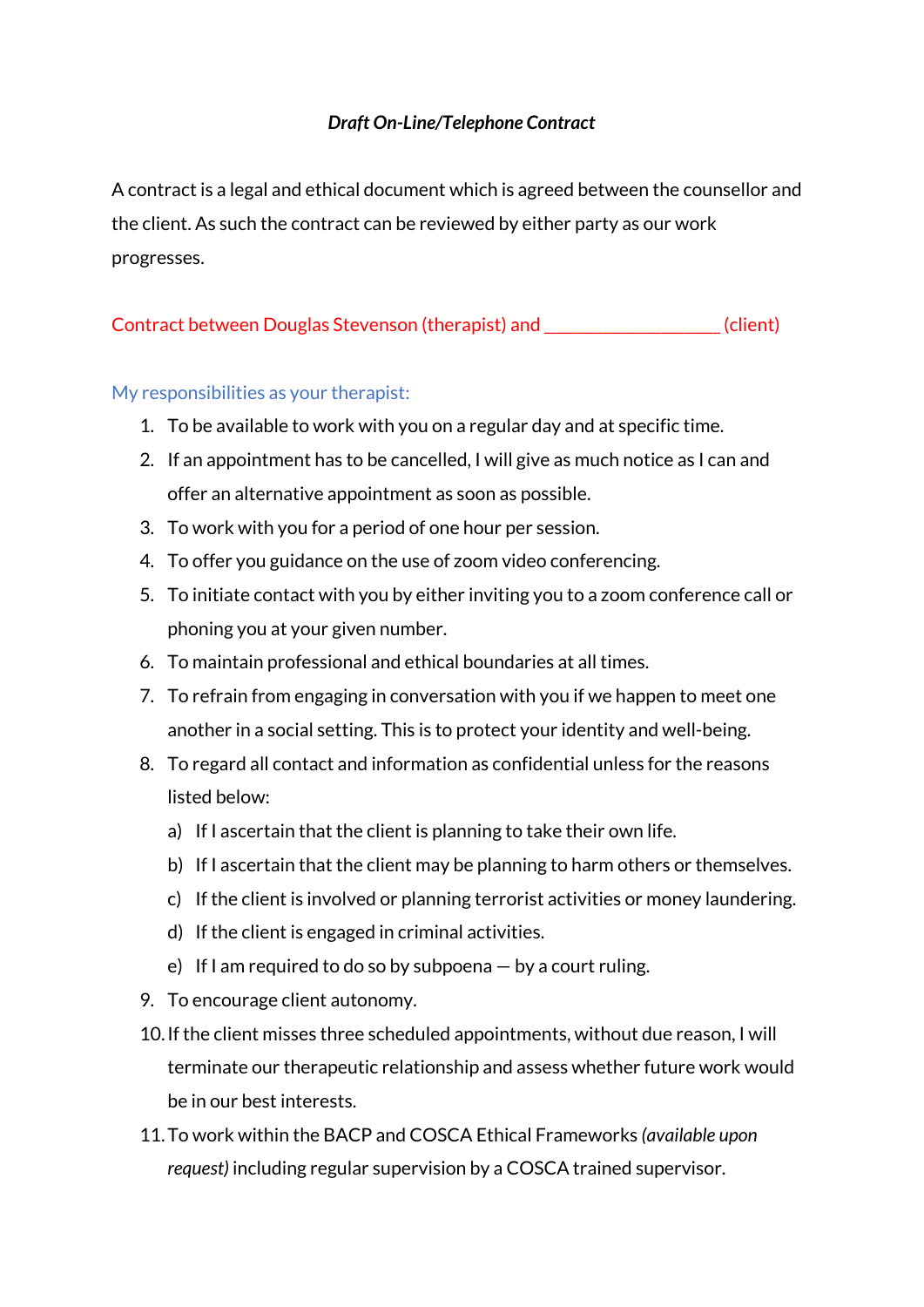## 12.To review our therapeutic work and relationship regularly.

- 13.To ascertain that you are in a safe, physical space before we begin counselling.
- 14.To attempt to contact you by other means if there is a problem with our initial communication platform, which will be agreed before our work begins.

## Your responsibilities as a Client:

- 1. To attend punctually.
- 2. To give a minimum of 48 hours' notice when cancelling/changing an appointment *(or the full fee will become payable).*
- 3. To pay for each session *£30\** before we commence our work.
- 4. To inform your therapist if you decide to stop counselling.
- 5. Communicating with the therapist outside agreed counselling sessions to be limited to making, changing or cancelling an appointment unless by prior arrangement.
- 6. To acknowledge any email or text communication within twenty four hours so that the therapist is satisfied that the communication has reached you.
- 7. To refrain from engaging with therapy if you are under the influence of drugs or alcohol *(if you do attend the therapist may cancel the session and charge you for it).*
- 8. To provide a secondary means of communication in case our initial contact platform is interrupted or breaks down.
- 9. Recording of our working sessions will not be permitted.
- 10.To give permission to your therapist to contact your GP if he has serious concerns about risk to self or others *(see item seven under therapist's responsibilities).*
- 11.To discuss with your therapist when you feel ready to end your counselling. I would expect you to give forty eight hours' notice when you are considering finishing therapy as we can then plan appropriate endings.
- 12.To inform your therapist if you are considering undertaking some other therapeutic relationship.
- 13.To give yourself permission to go at a pace which suits you.